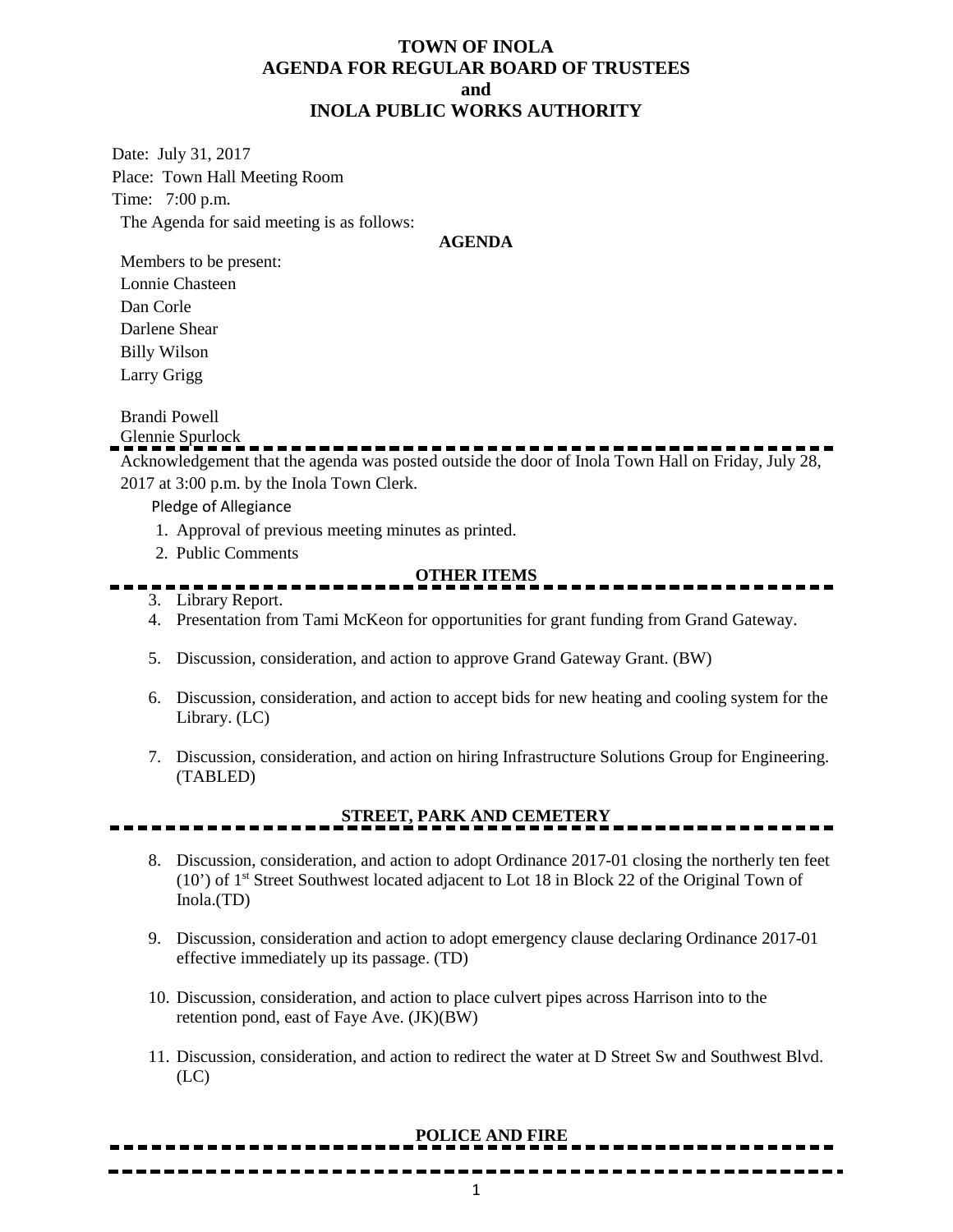- 12. Discussion, consideration, and action for proposed Ordinance concerning Controlled Dangerous Substance. (BC)
- 13. Discussion, consideration, and action to accept Candra Grindele resignation effective August 3, 2017. (BC)
- 14. Discussion, consideration, and action to hire a Police Officer. (BC)

 $=$   $-$ 

# **FINANCE AND AUDIT**

- 15. Motion to go into PWA.
- 16. Return from PWA.
- 17. Approval of purchase orders as initialed.

#### **MAYOR'S COMMENTS**

Just a reminder all Electrical, Plumbing, and Mechanical license are now due for renewal. And all work must be inspected by the Town of Inola's inspectors.

. . . . . . . . . . . . . . .

18. Motion to adjourn.